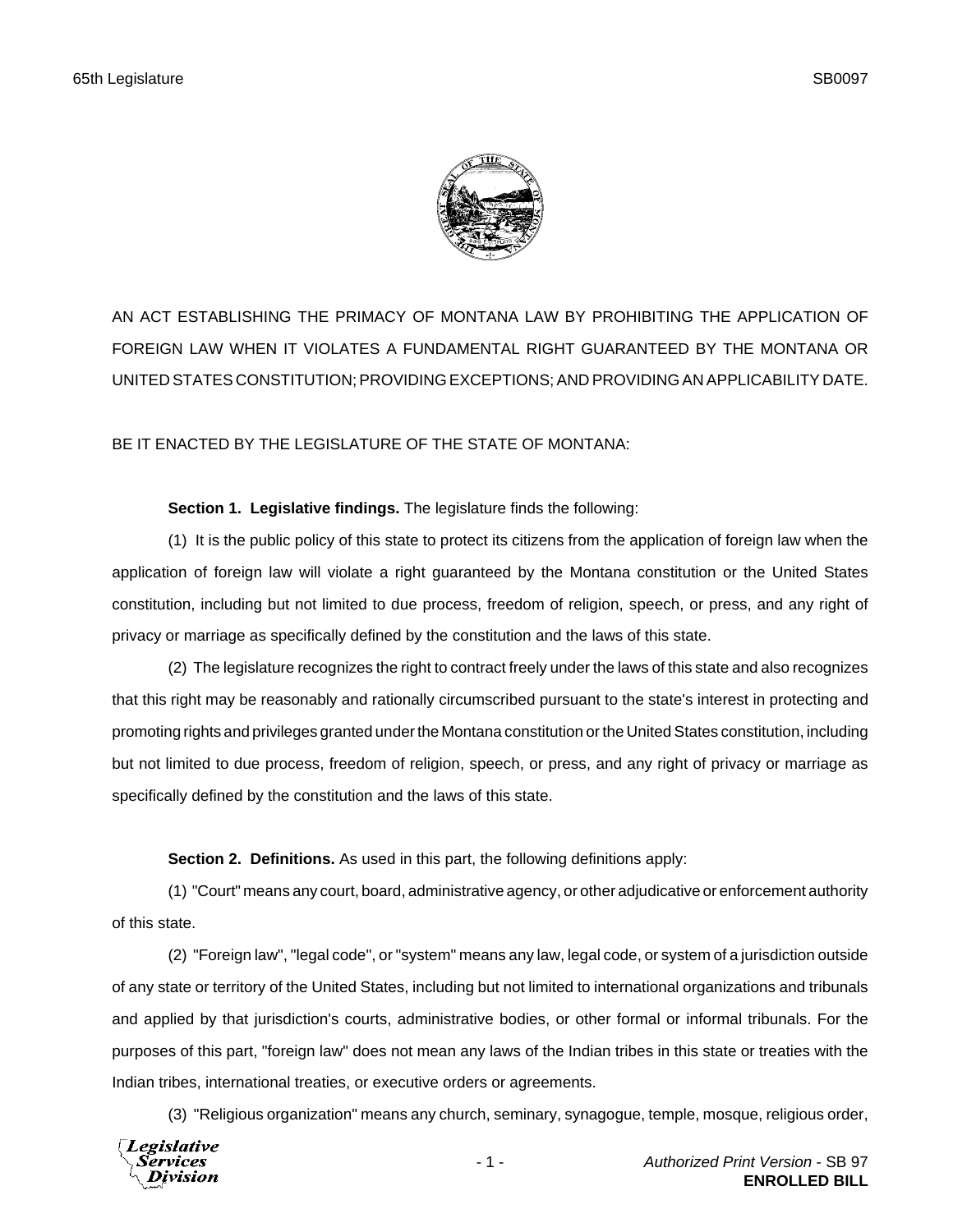religious corporation, association, or society whose identity is distinctive in terms of common religious creed, beliefs, doctrines, practices, or rituals, of any faith or denomination, including any organization qualifying as a church or religious organization under section 501(c)(3) or 501(d) of the Internal Revenue Code.

**Section 3. Foreign law prohibited.** (1) A court, arbitration, tribunal, or administrative agency ruling or decision violates the public policy of Montana and is void and unenforceable if the court, arbitration, tribunal, or administrative agency bases its ruling or decision on a law, legal code, or system that would not grant the parties affected by the ruling or decision the fundamental liberties, rights, and privileges granted under the Montana constitution or the United States constitution, including but not limited to due process, equal protection, freedom of religion, speech, or press, the right to keep and bear arms, and any right of privacy or marriage.

(2) A contract or contractual provision, if severable, that provides for the choice of a law, legal code, or system to govern some or all of the disputes between the parties adjudicated by a court of law or by an arbitration panel arising from the contract violates the public policy of this state and is void and unenforceable if the law, legal code, or system chosen includes or incorporates a substantive or procedural law that would not grant the parties the fundamental liberties, rights, and privileges granted under the Montana constitution or the United States constitution, including but not limited to due process, equal protection, freedom of religion, speech, or press, the right to keep and bear arms, and any right of privacy or marriage.

(a) A contract or contractual provision, if severable, that provides for a chosen jurisdiction for purposes of granting the courts or arbitration panels personal jurisdiction over the parties to adjudicate any disputes between parties arising from the contract violates the public policy of Montana and is void and unenforceable if the jurisdiction chosen includes any law, legal code, or system that when applied to the dispute at issue would not grant the parties the fundamental liberties, rights, and privileges granted under the Montana constitution or the United States constitution, including but not limited to due process, equal protection, freedom of religion, speech, or press, the right to keep and bear arms, and any right of privacy or marriage.

(b) If a resident of this state who is subject to personal jurisdiction in this state seeks to maintain litigation, arbitration, agency, or similarly binding proceedings in this state and if the courts of this state find that granting a claim of forum non conveniens or a related claim violates or would likely violate the fundamental liberties, rights, and privileges granted under the United States and Montana constitutions of the nonclaimant in the foreign forum, then it is the public policy of this state that the claim should be denied.

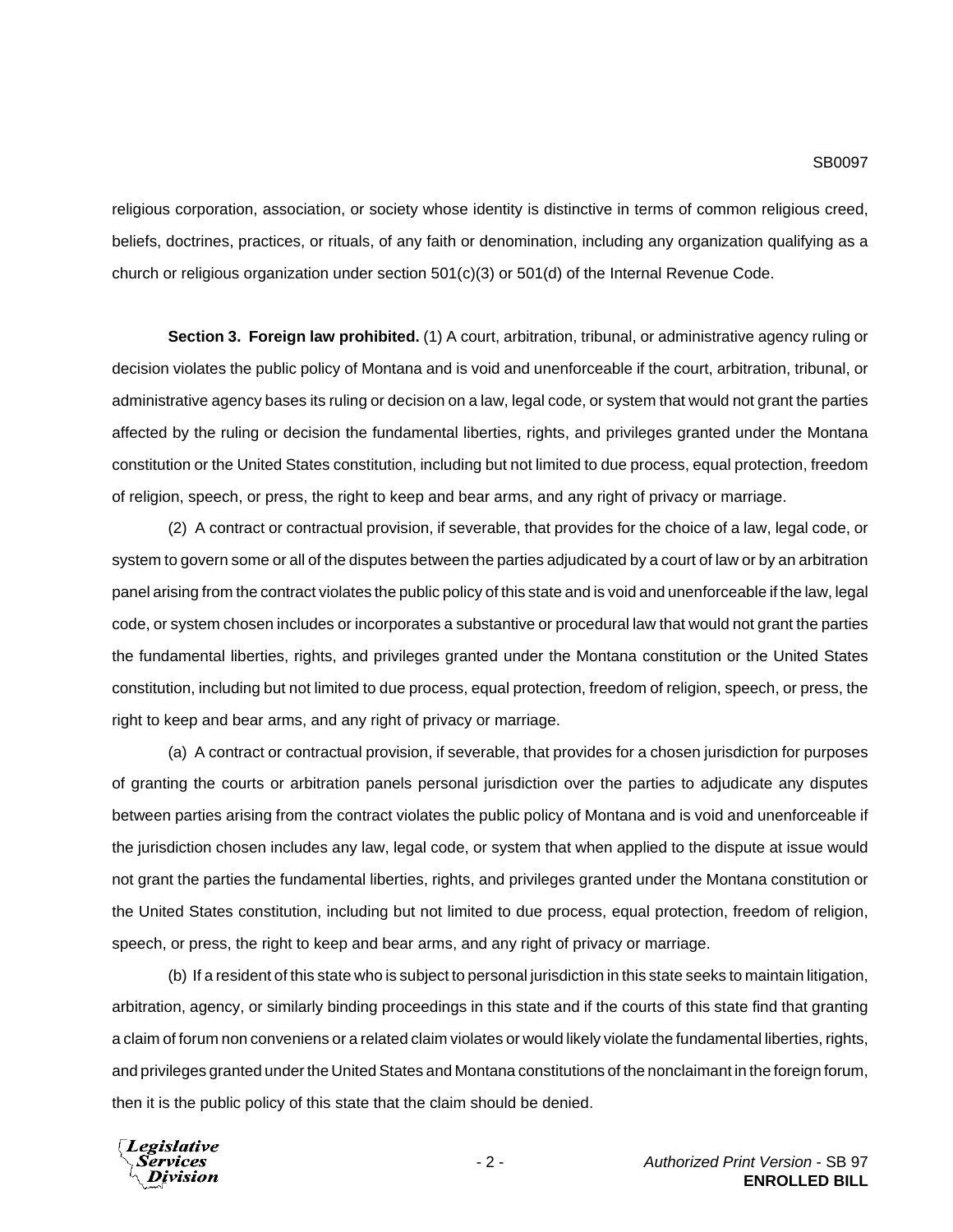(3) Without prejudice to any legal right, this act does not apply to a person, corporation, partnership, limited liability company, business association, or other legal entity that contracts to subject itself to foreign law in a jurisdiction other than this state or the United States.

**Section 4. Exceptions -- freedom of religion -- conflict with federal treaty.** (1) No court or arbitrator may interpret [sections 1 through 4] to limit the right of any person to the free exercise of religion as guaranteed by the first amendment to the United States constitution and by the Montana constitution. No court may interpret [sections 1 through 4] to require or authorize any court to adjudicate, or prohibit any religious organization from adjudicating ecclesiastical matters, including but not limited to the election, appointment, calling, discipline, dismissal, removal, or excommunication of a member, officer, official, priest, nun, monk, pastor, rabbi, imam, or member of the clergy of the religious organization, or the determination or interpretation of the doctrine of the religious organization, whenever adjudication by a court would violate the prohibition of the establishment clause of the first amendment to the United States constitution or violate the Montana constitution.

(2) [Sections 1 through 4] may not be interpreted by a court to conflict with any federal treaty, executive order, or other international agreement to which the United States or the state of Montana is a party.

**Section 5. Codification instruction.** [Sections 1 through 4] are intended to be codified as an integral part of Title 2, chapter 1, and the provisions of Title 2, chapter 1, apply to [sections 1 through 4].

**Section 6. Severability.** If a part of [this act] is invalid, all valid parts that are severable from the invalid part remain in effect. If a part of [this act] is invalid in one or more of its applications, the part remains in effect in all valid applications that are severable from the invalid applications.

**Section 7. Applicability.** [This act] applies to contracts signed on or after [the effective date of this act]. - END -

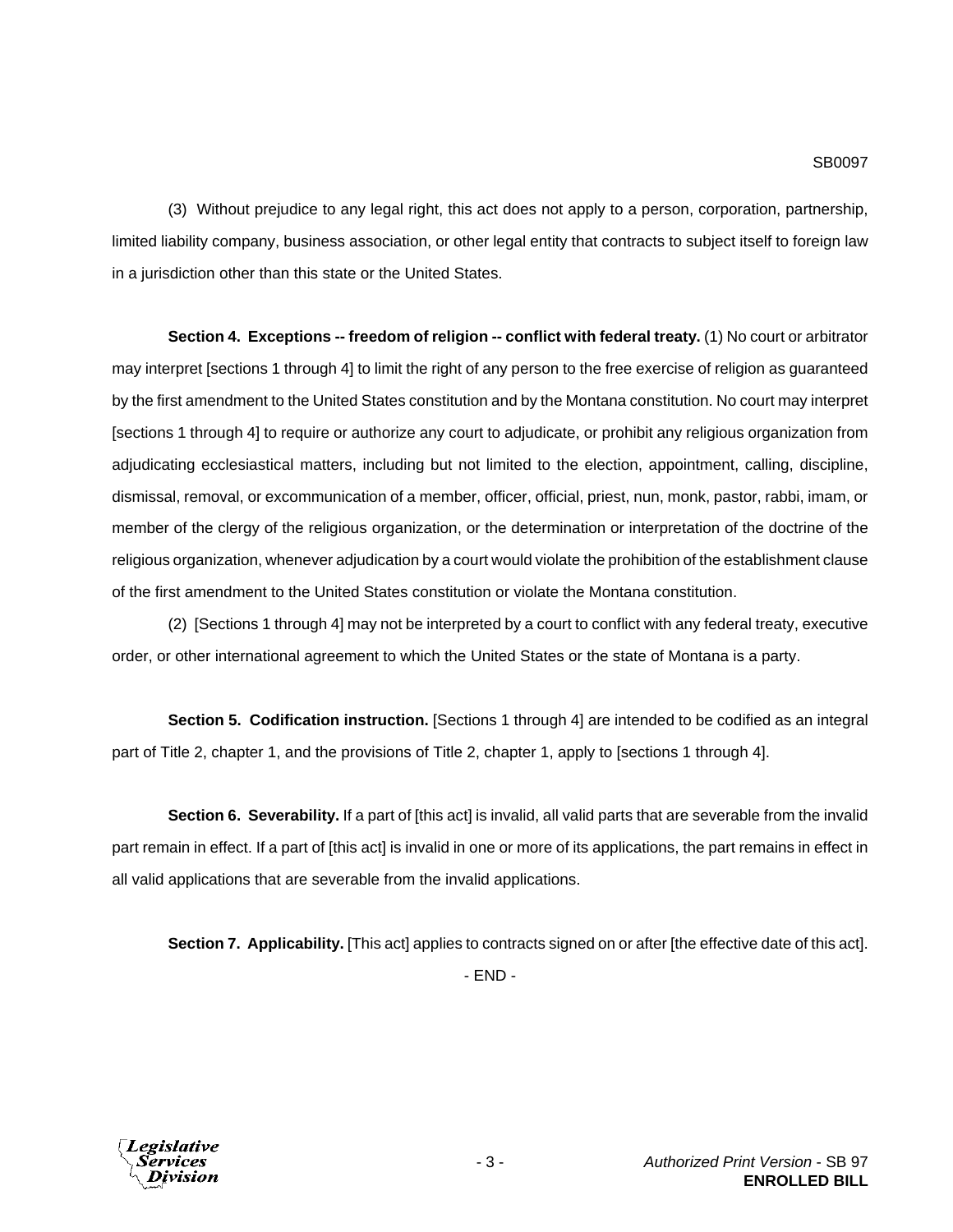I hereby certify that the within bill, SB 0097, originated in the Senate.

## President of the Senate

| Signed this | day     |
|-------------|---------|
| οf          | , 2017. |

Secretary of the Senate

Speaker of the House

| Signed this | dav     |
|-------------|---------|
| оf          | , 2017. |